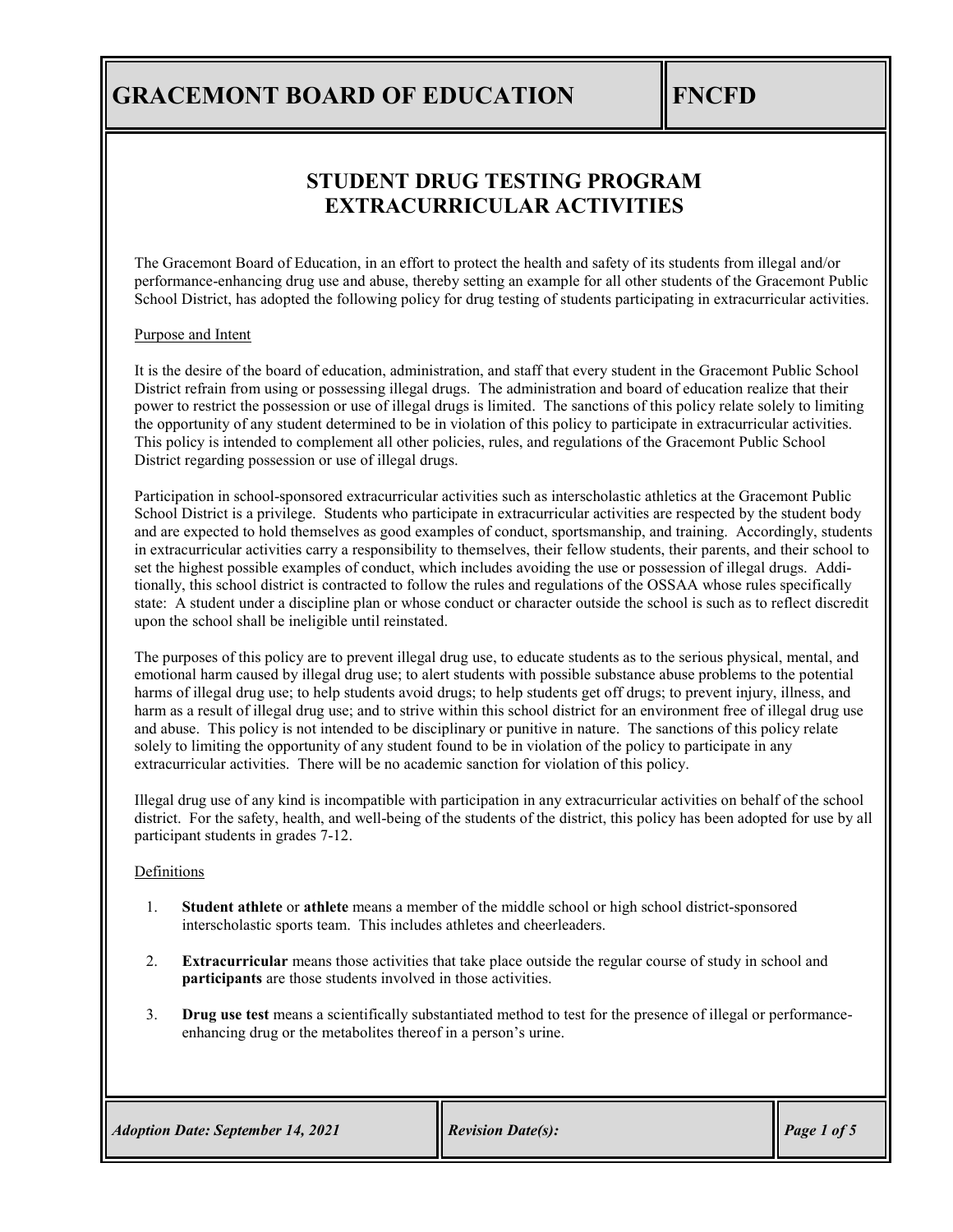# **GRACEMONT BOARD OF EDUCATION FINCFD**

### **STUDENT DRUG TESTING PROGRAM, EXTRACURRICULAR ACTIVITIES (Cont.)**

- 4. **Random tests** are given weekly to participants from the pool.
- 5. **Random selection basis** means a mechanism for selecting students for drug testing that:
	- A. Results in an equal probability that any student from a group of students subject to the selection mechanism will be selected, and
	- B. Does not give the school district discretion to waive the selection of any student athlete or extracurricular activities participant selected under the mechanism.
- 6. **Follow up tests** can be weekly, at random, or any time a student who has tested positive may be under suspicion of being under the influence.
- 7. **Illegal drugs** means any substance that an individual may not sell, possess, use, distribute, or purchase under either federal or state law. Illegal drugs include, but is not limited to, all scheduled drugs as defined by the Oklahoma Uniform Controlled Dangerous Substance Act, all prescription drugs obtained without authorization, and all prescribed and over-the-counter drugs being used for an abusive purpose.
- 8. **Performance-enhancing drugs** include anabolic steroids and any other natural or synthetic substance used to increase muscle mass, strength, endurance, speed, or other athletic ability. The term "performance-enhancing drugs" does not include dietary or nutritional supplements such as vitamins, minerals, and proteins that can be lawfully purchased in over-the-counter transactions.
- 9. **Positive**, when referring to a drug use test administered under this policy, means a toxicological test result which is considered to demonstrate the presence of an illegal or a performance-enhancing drug or the metabolites thereof using the standards customarily established by the testing laboratory administering the drug use test.
- 10. **Reasonable suspicion** means a suspicion based on specific personal observations concerning the appearance, speech, or behavior of a student athlete or extracurricular participant, and reasonable inferences drawn from those observations in the light of experience. Information provided by a reliable source, if based on personal knowledge, shall constitute reasonable suspicion. In the context of performance-enhancing drugs, reasonable suspicion specifically includes unusual increases in size, strength, weight, or other athletic abilities.
- 11. **Self-referral** is when a participant believes he/she will test positive for illegal or performance enhancing drugs, prior to submission for a drug test under this policy, so notifies the principal, athletic director, coach, or sponsor of such belief.

### Procedures

A physical examination signed by a parent/guardian is required before a student may participate on a school district athletic team. A urine screen to detect the presence of illegal or performance-enhancing drugs which could have a harmful effect on the prospective athlete's health and athletic performance will be included as part of that physical examination.

| <b>Adoption Date: September 14, 2021</b> | <b>Revision Date(s):</b> | $\blacksquare$ Page 2 of 5 |
|------------------------------------------|--------------------------|----------------------------|
|------------------------------------------|--------------------------|----------------------------|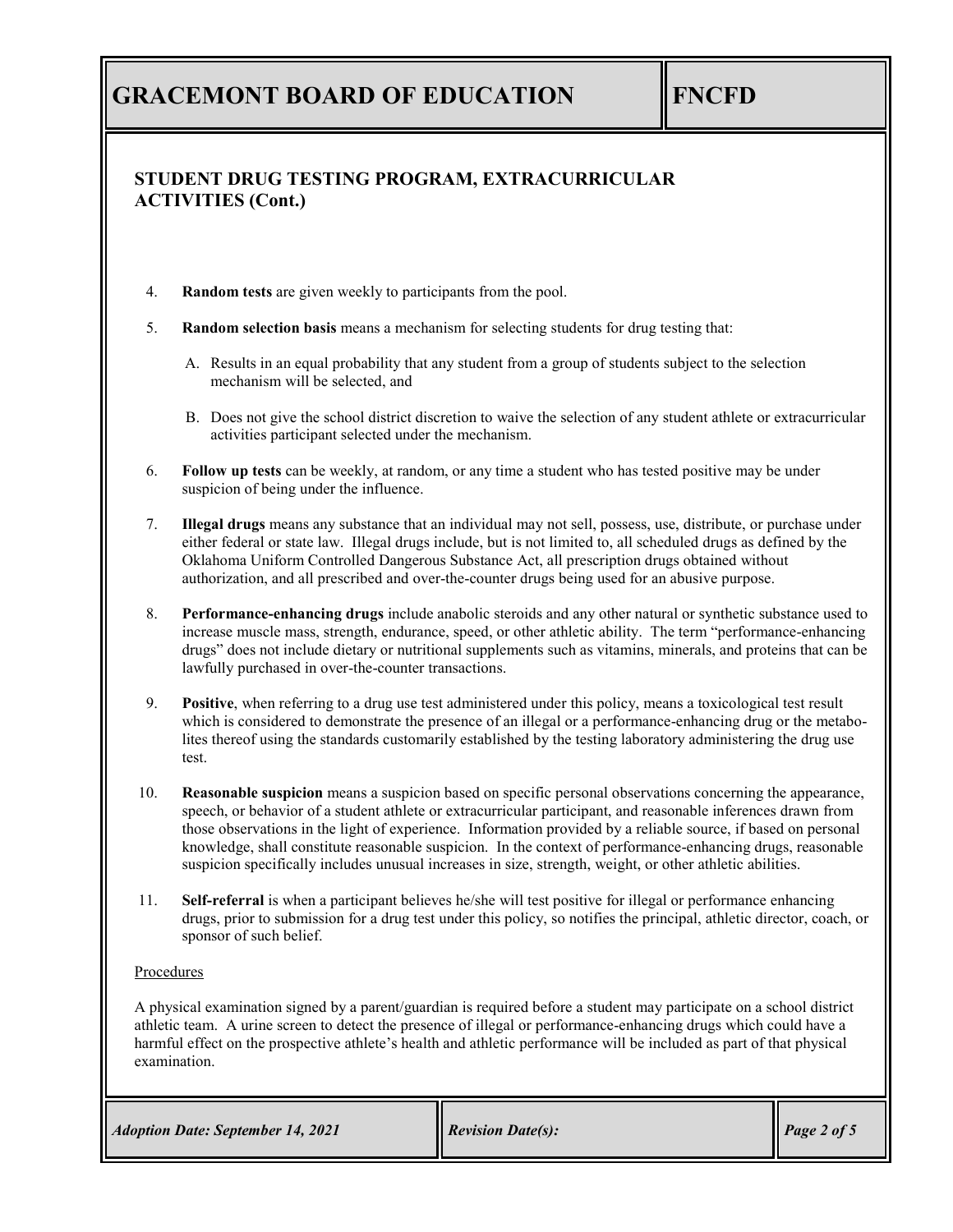## **STUDENT DRUG TESTING PROGRAM, EXTRACURRICULAR ACTIVITIES (Cont.)**

Student participants in extracurricular activities shall be provided with a copy of this policy and an extracurricular activities student drug testing program consent form that must be read, signed, and dated by the student, parent or custodial guardian, and coach/sponsor before a participant student shall be eligible to practice in any extracurricular activity. The consent shall provide a urine sample (a) at the beginning of each school year or when the student enrolls in an extracurricular activity; (b) as chosen by the random selection basis; and (c) at any time requested based on reasonable suspicion to be tested for illegal or performance-enhancing drugs. No student shall be allowed to practice or participate in any extracurricular activity unless the student has returned the properly signed consent form.

All extracurricular activities participants shall be required to provide a urine sample for drug use testing for illegal drugs and/or performance enhancing drugs. Extracurricular participants who move into the district after the school year begins will have to undergo a drug test before they will be eligible for participation.

Drug use testing for extracurricular participants will also be chosen on a weekly selection basis from a list of all extracurricular participants in off-season or in-season activities. The school district will determine a weekly number of students' names to be drawn at random to provide a urine sample for drug use testing for illegal or performanceenhancing drugs.

In addition to the drug test required above, any extracurricular participant may be required to submit to a drug use test for illegal drugs or performance-enhancing drugs or the metabolites thereof at any time upon reasonable suspicion by the athletic director, principal, sponsor, or coach of the student.

The school district will determine any necessary fees to be collected from students who are drug tested and when those fees will be collected. The cost of subsequent tests will be borne by the school district or appropriate activity fund.

Any drug use test required by the school district under the terms of this policy will be administered by or at the direction of a professional laboratory chosen by the school district that uses scientifically validated toxicological methods. The professional laboratory shall be required to have detailed, written specifications to assure chain of custody of the specimens, proper laboratory control, and scientific testing.

All aspects of the drug use testing program, including the taking of specimens, will be conducted to safeguard the personal and privacy rights of students to a maximum degree possible. The test specimen shall be obtained in a manner designed to minimize intrusiveness of the procedure. In particular, the specimen must be collected in a restroom or other private facility with an enclosed stall or stalls. The athletic director/sponsor shall designate a coach or other school employee of the same sex as the student to accompany the student to a restroom or other private facility. The monitor shall not observe the student while the specimen is being produced, but the monitor shall be present outside the stall to listen for the normal sounds of urination in order to guard against tampered specimens and to ensure an accurate chain of custody. The monitor shall verify the normal warmth and appearance of the specimen. If at any time during the testing procedure the monitor has reason to believe or suspect that a student is tampering with the specimen, the monitor may stop the procedure and inform the athletic director/sponsor who will then determine if a new sample should be obtained. The monitor shall give each student a form on which the student may list any medications he/she has taken or is taking or any other legitimate reasons for having been in contact with illegal drugs or performance-enhancing drugs in the preceding 30 days. The parent or legal guardian shall be able to confirm the medication list submitted by their child during the 24 hours following any drug test. The medication list shall be submitted to the lab in a sealed and confidential envelope.

*Adoption Date: September 14, 2021 Revision Date(s): Reprise 14, 2021 Revision Date(s): Page 3 of 5*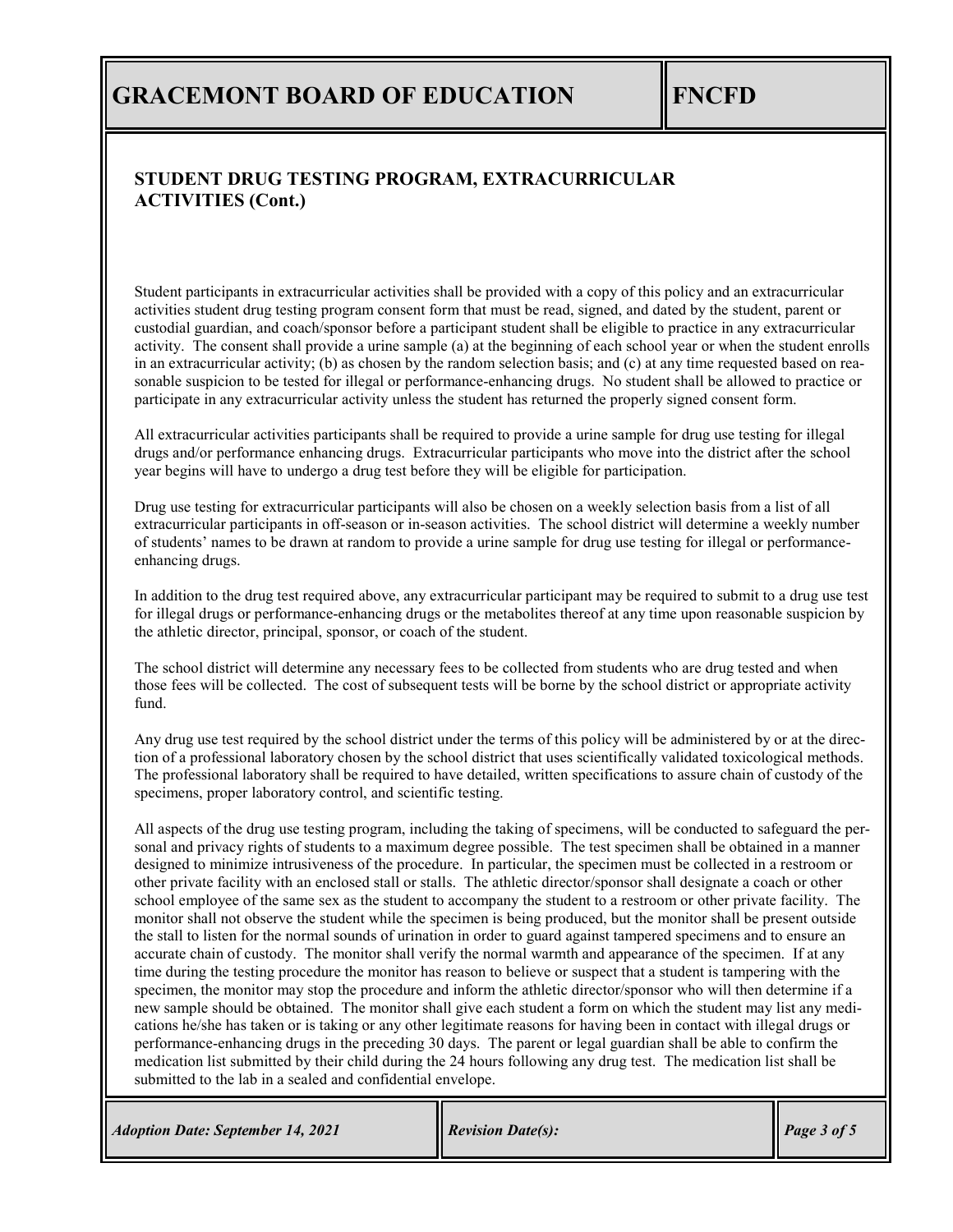## **STUDENT DRUG TESTING PROGRAM, EXTRACURRICULAR ACTIVITIES (Cont.)**

If the initial drug use test is positive, the initial test result will be subject to confirmation by a second and different test of the same specimen. The second test will use the gas chromatography/mass spectrometry technique. A specimen shall not be reported positive unless the second test utilizing the gas chromatography/mass spectrometry procedure is positive for the presence of an illegal drug or the metabolites thereof. The unused portion of a specimen that tested positive shall be preserved by the laboratory for a period of six months or to the end of the school year, whichever is shorter. Student records will be retained until the end of the school year.

### **Confidentiality**

If the drug use test for any student has a positive result, the laboratory will contact the athletic director or designee with the results. Procedures for maintaining confidentiality will be practiced. The athletic director or designee will contact the principal, the student, the head coach/sponsor, and the parent or custodial guardian of the student and schedule a conference. At the conference, the student will be given the opportunity to submit additional information to the athletic director or to the lab. The school district will rely on the opinion of the laboratory that performed the test in determining whether the positive test result was produced by other than consumption of an illegal drug or performance-enhancing drug. Under no circumstance will results from a drug test under this policy be turned over to any law enforcement officer or agency.

### Appeal

A student who has been determined by the athletic director or designee to be in violation of this policy shall have the right to appeal the decision to the superintendent or the superintendent's designee(s). Such appeal must be lodged within five business days of notice of the initial report of the offense as stated in this policy, during which time the student will remain eligible to participate in any extracurricular activities. The superintendent or designee(s) shall then determine whether the original finding was justified. There is no further appeal right from the superintendent's decision and the decision shall be conclusive in all respects. Any necessary interpretation or application of this policy shall be in the sole and exclusive judgment and discretion of the superintendent, which shall be final and nonappealable.

### **Consequences**

- 1. **First positive test.** The student will be suspended from participation in all extracurricular activities for two weeks. The student and parent/guardian must attend counseling two times during the suspension period and one follow-up session. Counseling will consist of a session with the Gracemont Public Schools counselor and a session with a counseling service provided by the school. Follow-up sessions may be with one or both counselors.
- 2. **Second positive retest.** The student will be suspended from participation in any extracurricular activity for the remainder of the semester.
- 3. **Third positive retest.** The student will be suspended from participation in any extracurricular activity for 180 school days.